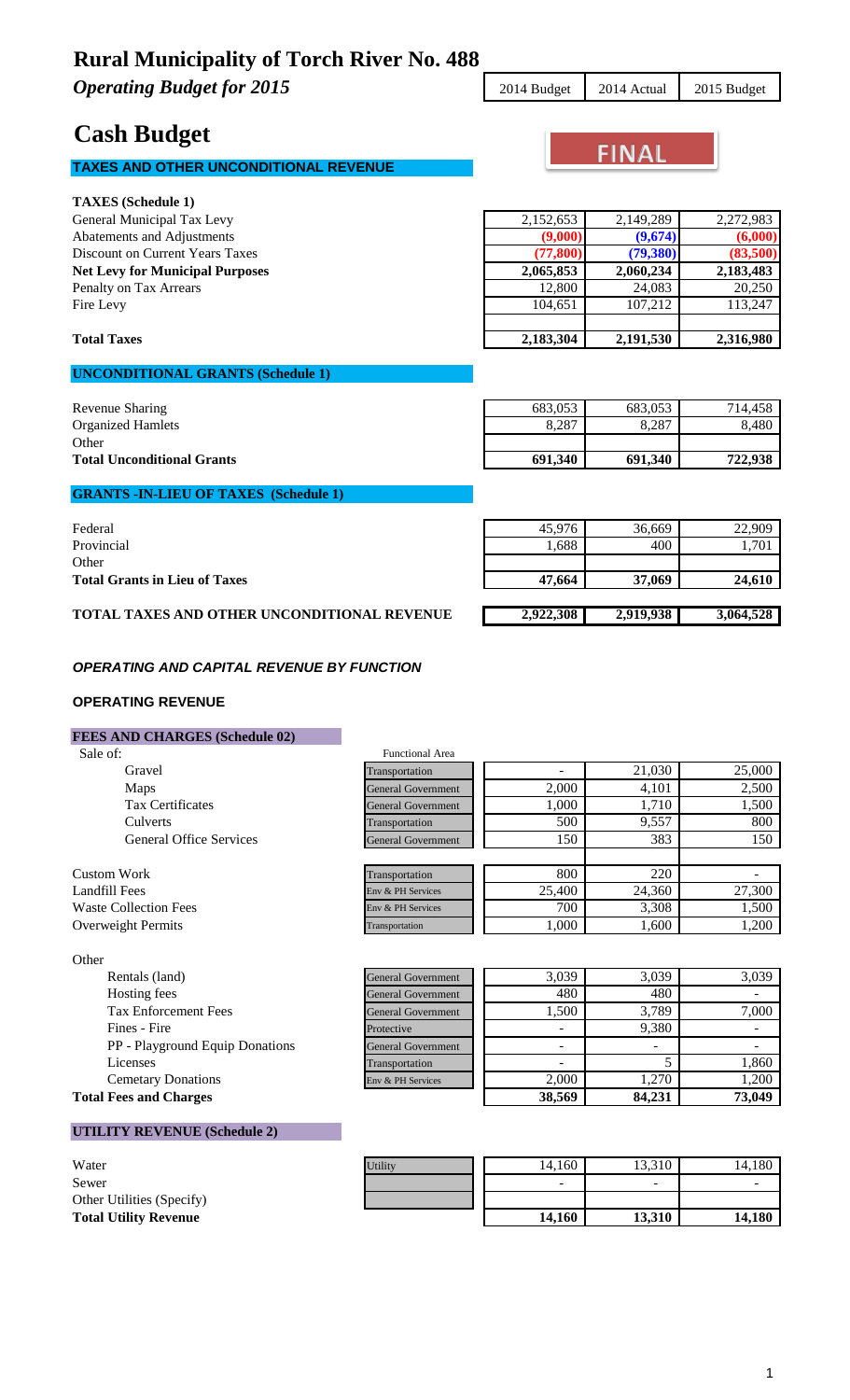**Operating Budget for 2015** 2015 2014 Budget 2014 Actual 2015 Budget

### **MAINTENANCE AND DEVELOPMENT CHARGES (Schedule 2)**

| Road Maintenance and Restoration Agreements           | Transportation            | 15,000    | 34,138                   | 25,000    |
|-------------------------------------------------------|---------------------------|-----------|--------------------------|-----------|
| <b>Building Permits</b>                               | Planning & Devel          | 5,000     | 2,220                    | 2,000     |
| <b>Development Charges</b>                            | Planning & Devel          | 500       | $\overline{\phantom{0}}$ | 500       |
| <b>Appeals Fees</b>                                   | Planning & Devel          |           |                          | 50        |
| <b>Total Maintenance and Development Charges</b>      |                           | 20,500    | 36,358                   | 27,550    |
|                                                       |                           |           |                          |           |
| <b>CAPITAL ASSET PROCEEDS (Schedule 2)</b>            |                           |           |                          |           |
| <b>Capital Asset Proceeds</b>                         | Transportation            | 21,000    | 3,309                    | (88,000)  |
| <b>Land Sales - Gain</b>                              | <b>General Government</b> |           | 570                      |           |
| <b>INVESTMENT INCOME AND COMMISSIONS (Schedule 2)</b> |                           |           |                          |           |
| Interest                                              | <b>General Government</b> | 16,200    | 25,055                   | 18,900    |
| Commissions                                           | <b>General Government</b> | 1,800     | 1,718                    | 1,600     |
| Dividends                                             | <b>General Government</b> | 1,000     | 3,420                    | 3,000     |
| <b>Investment Revenue</b>                             | <b>General Government</b> | 2,800     | 2,857                    | 5,500     |
| <b>Total Investment Income and Commissions</b>        |                           | 21,800    | 33,051                   | 29,000    |
|                                                       |                           |           |                          |           |
| <b>PDAP</b>                                           | Transportation            |           |                          |           |
| <b>GAS TAX</b>                                        | Transportation            | 83,000    | 83,236                   | 83,382    |
| SK WATERSHED - Channel Clearing                       | Transportation            | 13,000    | 13,222                   | 13,600    |
| PEST CONTROL                                          | Env & PH Services         | 12,500    | 14,531                   | 13,000    |
| <b>Total Conditional Grants</b>                       |                           | 108,500   | 110,988                  | 109,982   |
|                                                       |                           |           |                          |           |
| <b>Total Operating Revenues</b>                       |                           | 224,529   | 281,817                  | 165,761   |
| <b>CAPITAL REVENUE</b>                                |                           |           |                          |           |
| <b>CONDITIONAL GRANTS (Schedule 2)</b>                |                           |           |                          |           |
| Federal                                               |                           |           |                          |           |
| Provincial<br><b>Bridges</b>                          | Transportation            | 397,600   | 165,951                  | 278,000   |
|                                                       |                           |           |                          |           |
| <b>Total Conditional</b>                              |                           | 397,600   | 165,951                  | 278,000   |
| <b>Total Capital Revenues</b>                         |                           | 397,600   | 165,951                  | 278,000   |
|                                                       |                           |           |                          |           |
|                                                       |                           |           |                          |           |
| <b>OTHER REVENUES</b>                                 |                           |           |                          |           |
| <b>Sask Lotteries</b>                                 |                           |           |                          |           |
| TIP grants                                            |                           |           |                          |           |
| <b>Donations-Hamlets</b>                              | Transportation            |           |                          |           |
| Donations - Culvert Project                           | Transportation            |           |                          |           |
| <b>Transfer In from Reserves</b>                      | Transportation            | 150,000   | $\overline{\phantom{0}}$ | 14,000    |
| <b>Total Other Revenues</b>                           |                           | 150,000   |                          | 14,000    |
|                                                       |                           |           |                          |           |
| <b>TOTAL REVENUES</b>                                 |                           | 3,694,437 | 3,367,706                | 3,522,289 |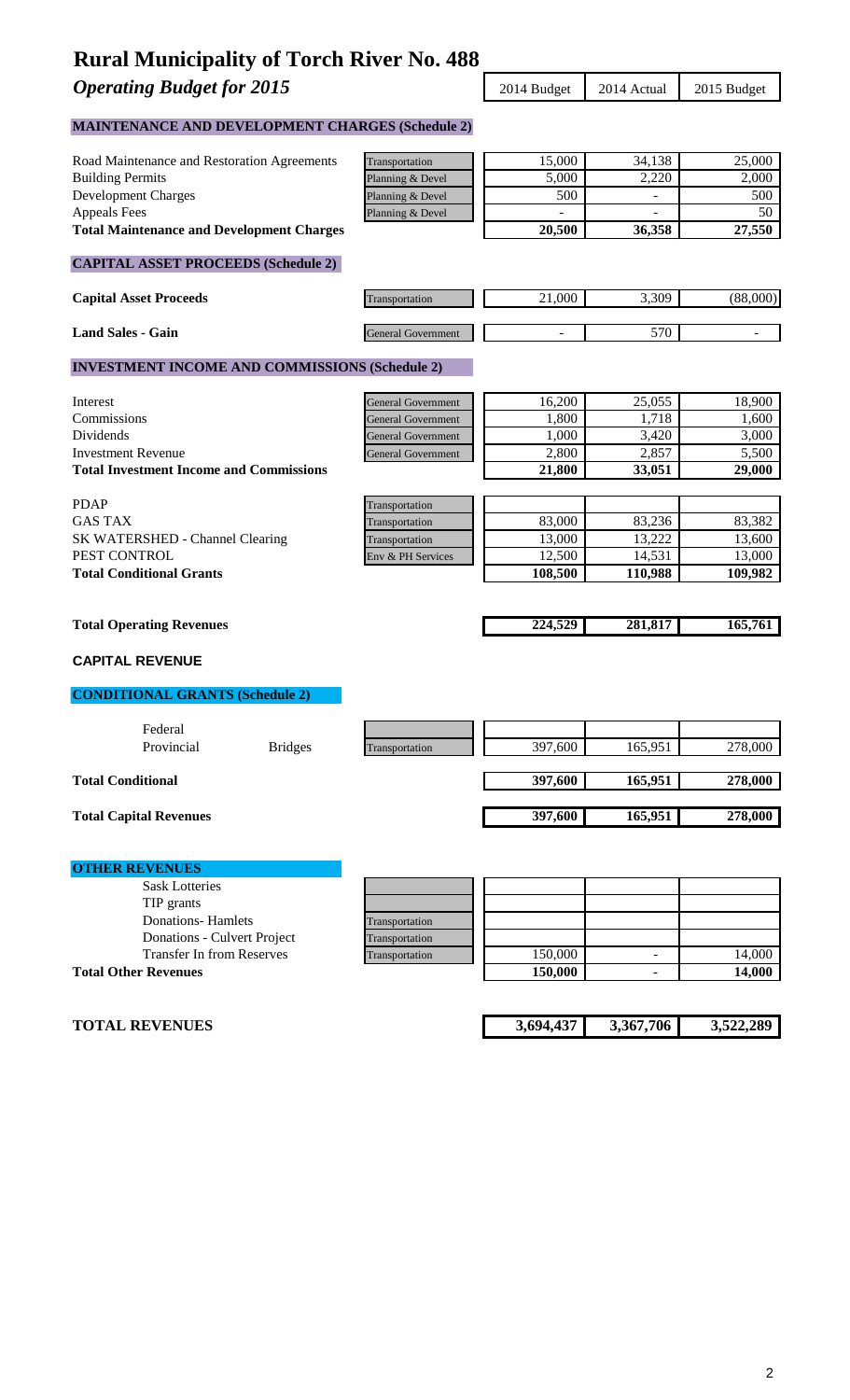**Operating Budget for 2015** 2015 2014 Budget 2014 Actual 2015 Budget

#### **OPERATING EXPENDITURES**

|                           | <b>General Government (Schedule 3)</b>                                           |                  |                          |                  |
|---------------------------|----------------------------------------------------------------------------------|------------------|--------------------------|------------------|
| Wages & Benefits          |                                                                                  |                  |                          |                  |
|                           |                                                                                  |                  |                          |                  |
| Wages                     | Council & Comm. Mtgs.                                                            | 26,400           | 21,863                   | 25,800           |
|                           | Administrator                                                                    | 56,000           | 56,000                   | 57,120           |
|                           | <b>Assistant Administrators</b>                                                  | 80,050           | 77,951                   | 90,342           |
|                           | <b>Casual Office Clerk</b>                                                       | 10,000           | 7,549                    | 10,000           |
|                           | Other - Hamlet Indemnity                                                         | 400              | 400                      | 400              |
|                           |                                                                                  |                  |                          |                  |
| <b>Benefits</b>           | Council & Comm. Mtgs.- Mileage                                                   | 7,850            | 6,093                    | 7,300            |
|                           | Administrator<br><b>Assistant Administrators</b>                                 | 11,453<br>17,687 | 11,491<br>15,619         | 11,190<br>19,130 |
|                           | Office Clerk                                                                     | 1,840            | 2,039                    | 2,050            |
|                           | Other - WCB (council/janitor)                                                    | 1,875            | 1,832                    | 1,164            |
|                           | <b>Subtotal Wages and Benefits</b>                                               | 213,555          | 200,837                  | 224,496          |
|                           |                                                                                  |                  |                          |                  |
|                           | Professional/Contract Services                                                   |                  |                          |                  |
|                           | Legal Fees                                                                       | 1,500            | 921                      | 4,000            |
|                           | Audit                                                                            | 8,000            | 7,525                    | 9,100            |
|                           | Assessment - SAMA & Bd Revision                                                  | 35,340           | 35,340                   | 38,000           |
|                           | Advertising                                                                      | 500              | 720                      | 700              |
|                           | Printing                                                                         | 1,500            | 2,406                    | 3,000            |
|                           | Council Convention, Travel, meals & staff socials                                | 9,500            | 7,409                    | 8,800            |
|                           | Staff Travel, Meals and Training                                                 | 4,500            | 4,819                    | 5,500            |
|                           | Office Maintenance (Janitorial Contract)                                         | 2,600            | 2,400                    | 2,600            |
|                           | Insurance (General & Bond)                                                       | 995              | 990                      | 995              |
|                           | Memberships/Subscriptions                                                        | 6,000            | 5,099                    | 7,200            |
|                           | Hosting Charges/Fees                                                             | 2,000            | 1,150                    | 2,500            |
|                           | Tax Enforcement/Collection                                                       | 1,200            | 2,005                    | 5,000            |
|                           | <b>Consulting Fees</b>                                                           |                  |                          |                  |
|                           | Contract for Postage Meters, Other Equipment<br>Bank Charges & Past due Interest | 2,300<br>300     | 1,472<br>120             | 1,800<br>150     |
|                           | Elections & Other                                                                | 3,500            | 2,825                    |                  |
|                           |                                                                                  |                  |                          |                  |
|                           | <b>Subtotal Professional Contracted Services</b>                                 | 79,735           | 75,202                   | 89,345           |
|                           |                                                                                  |                  |                          |                  |
| Utilities                 |                                                                                  |                  |                          |                  |
|                           | Heat                                                                             | 2,000            | 1,319                    | 2,000            |
|                           | Power                                                                            | 2,000            | 1,394                    | 2,000            |
|                           | Water                                                                            | 1,068            | 1,068                    | 1,070            |
|                           | Telephone                                                                        | 3,000            | 3,374                    | 3,300            |
| <b>Subtotal Utilities</b> |                                                                                  | 8,068            | 7,155                    | 8,370            |
|                           |                                                                                  |                  |                          |                  |
|                           | Maintenance, Materials and Supplies                                              |                  |                          |                  |
|                           | <b>Stationary &amp; Promotional Supplies</b>                                     | 6,000            | 6,571                    | 7,800            |
|                           | Postage                                                                          | 3,000            | 3,436                    | 3,500            |
|                           | Office Furniture & Equipment                                                     | 6,400            | 8,981                    | 2,500            |
|                           | Janitorial supplies                                                              | 1,000            | 698                      | 850              |
|                           | Software (support, Renewals, Upgrades)<br>Website                                | 11,500           | 11,064                   | 9,000            |
|                           | Pharmaceutical and First Aid Supplies                                            | 200              | $\overline{\phantom{a}}$ | 5,000            |
|                           | Long service awards                                                              | 300              | 464                      | 500              |
|                           | Office Repair/Maintenance.                                                       | 1,500            | 3,864                    | 2,500            |
|                           | Office Admin - HAMLETS                                                           | 80               | 70                       | 90               |
|                           | <b>Subtotal Maintenance, Materials and Supplies</b>                              | 29,980           | 35,149                   | 31,740           |
|                           |                                                                                  |                  |                          |                  |
|                           | <b>Grants and Contributions</b>                                                  |                  | ÷.                       | ٠                |
|                           | Tangible Capital Asset Expenditures                                              | 54,000           |                          |                  |
|                           | Allowance for Uncollectable                                                      | 4,000            | 4,779                    | 2,000            |
| Interest                  |                                                                                  |                  | $\overline{\phantom{a}}$ | ۰                |
| Other                     |                                                                                  |                  |                          |                  |
|                           |                                                                                  |                  |                          |                  |

**Total General Government Expenditures** 389,338 323,122 355,951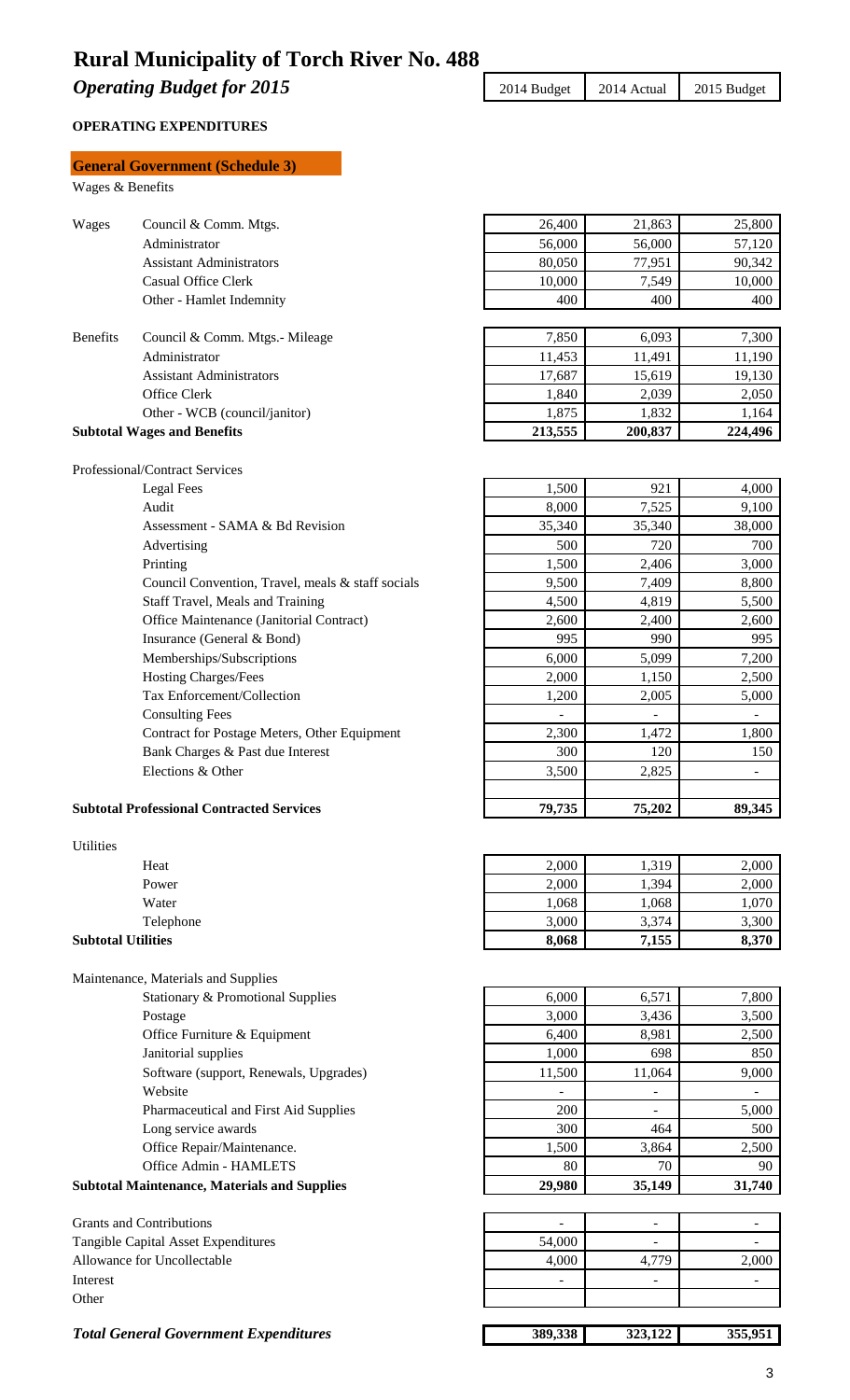**Operating Budget for 2015** 2015 2014 Budget 2014 Actual 2015 Budget

| <b>Protective Services (Schedule 3)</b> |  |
|-----------------------------------------|--|
| <b>Police Protection</b>                |  |
|                                         |  |

| Professional/Contract Service                          |         |                          |                          |
|--------------------------------------------------------|---------|--------------------------|--------------------------|
| Justice Requisition                                    | 55,563  | 57,870                   | 58,730                   |
| Insurance                                              |         |                          |                          |
| Memberships/Subscriptions                              |         |                          |                          |
| <b>Subtotal Policing Professional/Contract Service</b> | 55,563  | 57,870                   | 58,730                   |
|                                                        |         |                          |                          |
| <b>Grants and Contributions</b>                        |         |                          |                          |
| Tangible Capital Asset Expenditures                    |         |                          |                          |
| Interest                                               |         |                          |                          |
| <b>Other - Contract Services</b>                       |         |                          |                          |
|                                                        |         |                          |                          |
| <b>Subtotal Policing Protection</b>                    | 55,563  | 57,870                   | 58,730                   |
| <b>Fire Protection</b>                                 |         |                          |                          |
| Professional/Contract Services                         |         |                          |                          |
| EMS Contract (911)                                     | 1,835   | 1,835                    | 1,835                    |
| Travel & Conferences                                   | 1,500   | $\overline{\phantom{a}}$ | 2,200                    |
| Insurance                                              |         | $\overline{a}$           | $\overline{\phantom{a}}$ |
| Advertising                                            | 100     |                          | 100                      |
| Hamlets - fire protection                              | 1,680   | 1,659                    | 1,680                    |
| <b>Subtotal Fire Professional/Contract Services</b>    | 5,115   | 3,494                    | 5,815                    |
|                                                        |         |                          |                          |
| <b>Grants and Contributions</b>                        | 94,108  |                          |                          |
|                                                        |         | 100,193                  | 113,104                  |
| Tangible Capital Asset Expenditures<br>Interest        |         |                          |                          |
| Allowance for Uncollectable                            |         |                          |                          |
| Other (Specify)                                        |         |                          | 20,000                   |
| <b>Subtotal Fire Protection</b>                        | 99,223  | 103,687                  | 138,919                  |
|                                                        |         |                          |                          |
|                                                        |         |                          |                          |
| <b>Total Protective Services</b>                       | 154,786 | 161,557                  | 197,649                  |
|                                                        |         |                          |                          |
| <b>Transportation Services (Schedule 3)</b>            |         |                          |                          |
| <b>Maintenance</b>                                     |         |                          |                          |
| Wages & Benefits                                       |         |                          |                          |
| Superintendent                                         | 71,427  | 71,427                   | 72,527                   |
| Labourers                                              | 615,128 | 575,657                  | 598,000                  |
| Superintendent - benefits                              | 14,605  | 14,065                   | 12,706                   |
| Labourers - benefits                                   | 135,200 | 120,866                  | 120,350                  |
| Council Supervision                                    | 5,850   | 6,988                    | 8,150                    |
| <b>Subtotal Wages and Benefits</b>                     | 842,210 | 789,003                  | 811,733                  |
| <b>Professional Contract Services</b>                  |         |                          |                          |
| Engineering                                            |         | 8,453                    |                          |
| Contracted Maintenance (snowplowing/mowing)            | 300     | 200                      | 125,000                  |
| Advertising                                            | 300     | 274                      | 400                      |
| Travel, Meals and Subsistence                          | 1,500   | $\overline{a}$           | $\blacksquare$           |
| Insurance/Vehicle Registration                         | 45,000  | 36,957                   | 42,000                   |
| Alarm System                                           | 2,300   | 2,133                    | 2,300                    |
|                                                        |         |                          |                          |
| <b>Subtotal Professional/Contract Services</b>         | 49,400  | 48,016                   | 169,700                  |
| <b>Utilities</b>                                       |         |                          |                          |

| 3,600<br><b>Street Lights</b><br>Water<br>3,300<br>Telephone/Radio Tower | 3,182<br>2.748 | 3,550<br>3,100 |
|--------------------------------------------------------------------------|----------------|----------------|
|                                                                          |                |                |
|                                                                          |                |                |
|                                                                          |                |                |
| 6,000<br>Power                                                           | 5,650          | 6,000          |
| 5,200<br>Heat                                                            | 5,531          | 5,500          |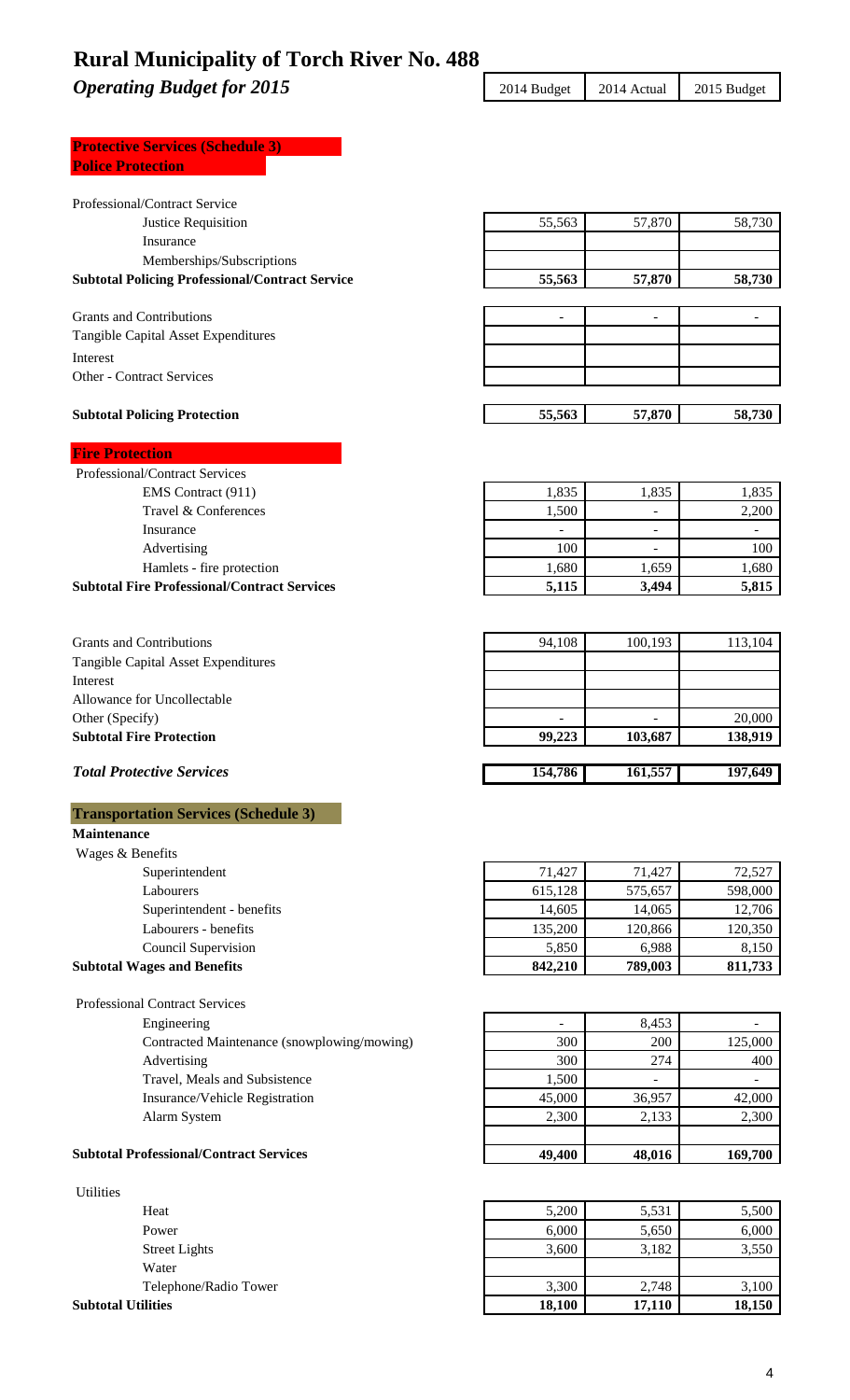### **Operating Budget for 2015** 2015 2014 Budget 2014 Actual 2015 Budget **Rural Municipality of Torch River No. 488**

| Maintenance, Materials & Supplies                        |           |                          |                          |
|----------------------------------------------------------|-----------|--------------------------|--------------------------|
| Building Maintenance Materials & Supplies                | 1,500     | 8,797                    | 4,000                    |
| Shop Supplies and Small Tools                            | 15,450    | 9,066                    | 15,475                   |
| <b>Safety Supplies</b>                                   | 4,000     | 597                      | 4,000                    |
| Equipment/Machinery Repairs & Maintenance                | 234,000   | 155,761                  | 214,688                  |
| Mechanic Tool Allowance                                  |           |                          |                          |
| Fuel & Oil                                               | 365,100   | 368,489                  | 364,800                  |
| Gravel/Sand                                              | 220,000   | 165,696                  | 200,000                  |
| Trucking for Gravel                                      | 140,000   | 97,953                   | 100,000                  |
| Culverts/Drainage                                        | 23,000    | 19,907                   | 65,300                   |
| Surfacing Material/CaCl2                                 |           |                          | $\overline{\phantom{0}}$ |
| Road Construction                                        |           | $\overline{\phantom{a}}$ |                          |
| Road/Street signs                                        | 6,000     | 4,653                    | 6,600                    |
| Bridge Repairs/Maintenenance                             | 700       | 622                      | 1,000                    |
| <b>Subtotal Maintenance, Materials and Supplies</b>      | 1,009,750 | 831,541                  | 975,863                  |
| <b>Grants and Contributions</b>                          |           |                          |                          |
| Tangible Capital Asset Expenditure - Equipment           | 403,850   | 399,467                  | 362,000                  |
| Tangible Capital Asset Expenditure - Bridges             | 320,000   |                          | 120,500                  |
| Tangible Capital Asset Expenditure - (Culverts >1000 mm) | 250,000   | 238,434                  | 260,000                  |
| Interest                                                 |           |                          |                          |
| Other (Shipman)-                                         |           | 125                      |                          |
| Other (Specify)-                                         |           |                          |                          |
| <b>Total Maintenance</b>                                 | 2,893,310 | 2,323,696                | 2,717,946                |
| <b>Total Transportation Services</b>                     | 2,893,310 | 2,323,696                | 2,717,946                |
|                                                          |           |                          |                          |
| <b>Environmental Health Service (Schedule 3)</b>         |           |                          |                          |
| Wages & Benefits                                         |           |                          |                          |
| Municipal Force Wages-Garrick Landfill                   | 37,842    | 44,046                   | 42,185                   |
| <b>Municipal Force Benefits</b>                          | 8,000     | 8,868                    | 8,390                    |
| <b>Subtotal Wages and Benefits</b>                       | 45,842    | 52,915                   | 50,575                   |
| <b>Professional Contract Services</b>                    |           |                          |                          |
| Waste Collection/Disposal- GA & SH                       | 2,700     | 3,647                    | 9,110                    |
| Contracted Pest and Weed Control                         | 42,900    | 26,300                   | 42,050                   |
| Insurance                                                | 90        | 88                       | 169                      |
| <b>Subtotal Professional/Contract Services</b>           | 45,690    | 30,035                   | 51,329                   |
| Maintenance, Materials & Supplies                        |           |                          |                          |
| Repairs & Fuel                                           | 5,000     | 1,184                    | 5,500                    |
| <b>Waste Collection Supplies</b>                         | 6,000     | 3,712                    | 4,480                    |
| Pest Control Supplies/Bait                               | 800       | 1,186                    | 1,500                    |
| Subtotal Maintenance, Materials & Supplies               | 11,800    | 6,081                    | 11,480                   |
|                                                          |           |                          |                          |
| Grants and Contributions (ADD Board)                     | 7,500     | 6,076                    | 5,000                    |
| Tangible Capital Asset Expenditures                      | ۰         | $\overline{\phantom{a}}$ | $\overline{\phantom{a}}$ |
| Interest                                                 |           |                          |                          |
| Other (Snowden Medical Supplies)                         |           | 526                      |                          |
| <b>Total Environmental Health Service Expenditures</b>   | 110,832   | 95,632                   |                          |
|                                                          |           |                          | 118,384                  |
| <b>Public Health and Welfare Services (Schedule 3)</b>   |           |                          |                          |
| Grants and Contributions (Clinic Subsidy)                | 15,100    | 15,100                   |                          |
| Tangible Capital Asset Expenditures                      |           |                          |                          |
| Interest                                                 |           |                          |                          |
| Other -Cemetery                                          | 2,000     | 1,220                    | 1,200                    |
|                                                          |           |                          |                          |

*Total Public Health and Welfare Expenditures* 17,100 16,320 1,200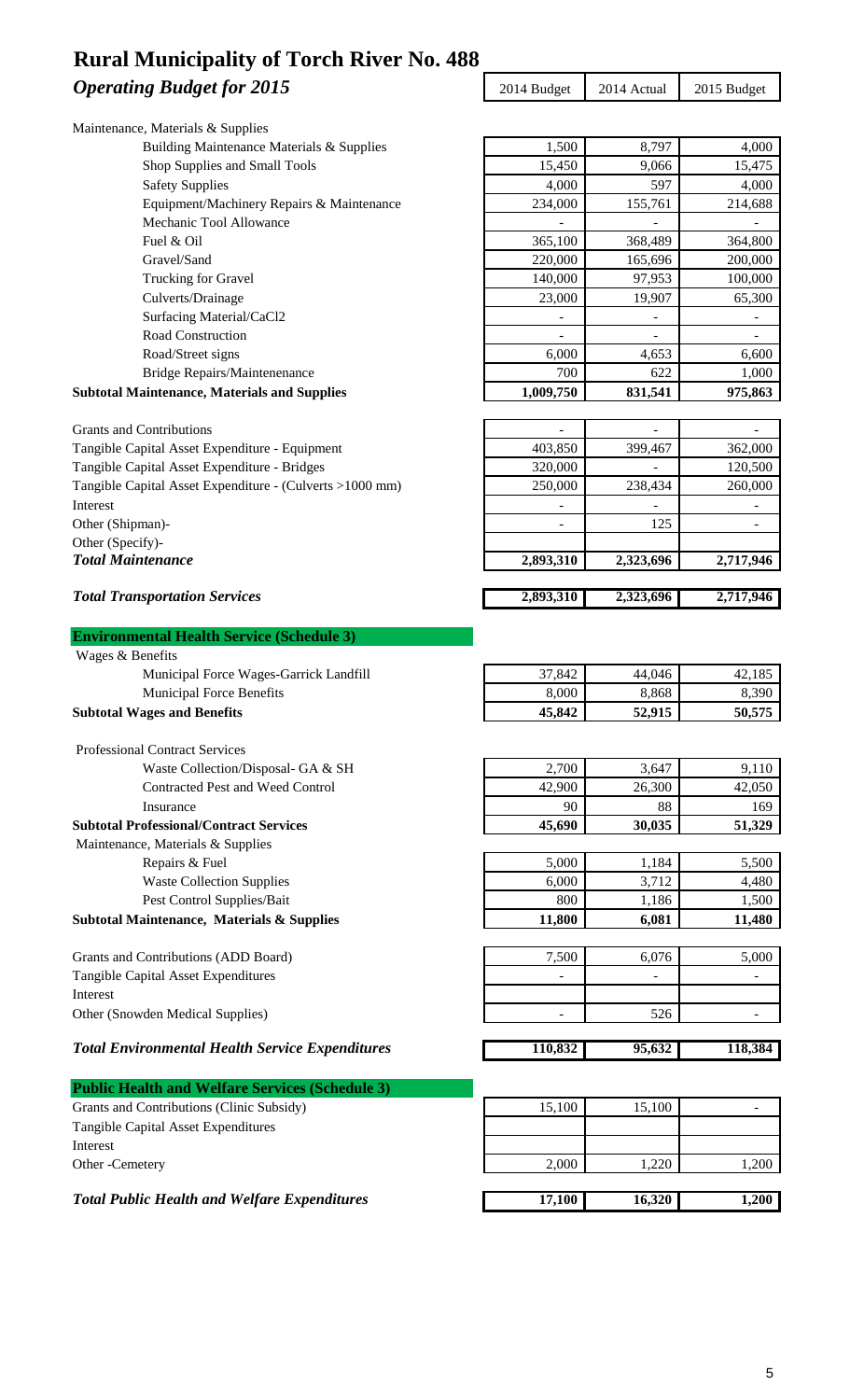**Operating Budget for 2015** 2015 2014 Budget 2014 Actual 2015 Budget

|  | <b>Planning and Development Services</b> |  |
|--|------------------------------------------|--|
|  |                                          |  |

| <b>Subtotal Professional/Contract Services</b> |  | 8,900 | 6,189                    | 8,950 |
|------------------------------------------------|--|-------|--------------------------|-------|
| <b>Contracted Equipment Repairs</b>            |  |       |                          |       |
| Memberships/Subscriptions- code book (2012)    |  | 100   | 40                       | 50    |
| Travel, meals, subsistence (appeal fees)       |  | 800   | 567                      | 900   |
| Advertising                                    |  | 1.000 | $\overline{\phantom{a}}$ | 1,000 |
| Planning & Zoning Costs                        |  | 1.000 | 171                      | 1,000 |
| <b>Building Inspection Fees</b>                |  | 6,000 | 5,411                    | 6,000 |

| <b>Grants and Donations</b>           | 18,404 | 16,026 | 9,500 |
|---------------------------------------|--------|--------|-------|
| Tangible Capital Asset Expenditures - |        |        |       |
| Other (                               |        |        |       |
| Other (                               |        |        |       |
|                                       |        |        |       |

### *Total Planning and Development Expenditures* 27,304 22,214 22,214 18,450

### **Recreation and Cultural Services (Schedule 03)**

| <b>Professional/Contract Services</b>          |        |        |        |
|------------------------------------------------|--------|--------|--------|
| Travel, Meals & Subsistence                    |        |        |        |
| Insurance                                      |        | 34     |        |
| Pruden's Point - Beach Project                 |        | -      |        |
| <b>Library Requisition</b>                     | 17.500 | 17.822 | 19,568 |
| <b>Subtotal Professional/Contract Services</b> | 17,500 | 17,855 | 19,612 |
|                                                |        |        |        |

| Grants and Contributions - Library Hours          | 1.000  | 1,015                    | 1,200  |
|---------------------------------------------------|--------|--------------------------|--------|
| Grants and Contributions - R&C Grant              | 20,000 | 18,200                   | 20,000 |
| Tangible Capital Asset Expenditures               | 300    | $\overline{\phantom{a}}$ |        |
| Interest                                          |        |                          |        |
| Allowance for Uncollectable                       |        |                          |        |
| Other (                                           |        |                          |        |
|                                                   |        |                          |        |
| <b>Total Recreation and Cultural Expenditures</b> | 38,800 | 37,070                   | 40,812 |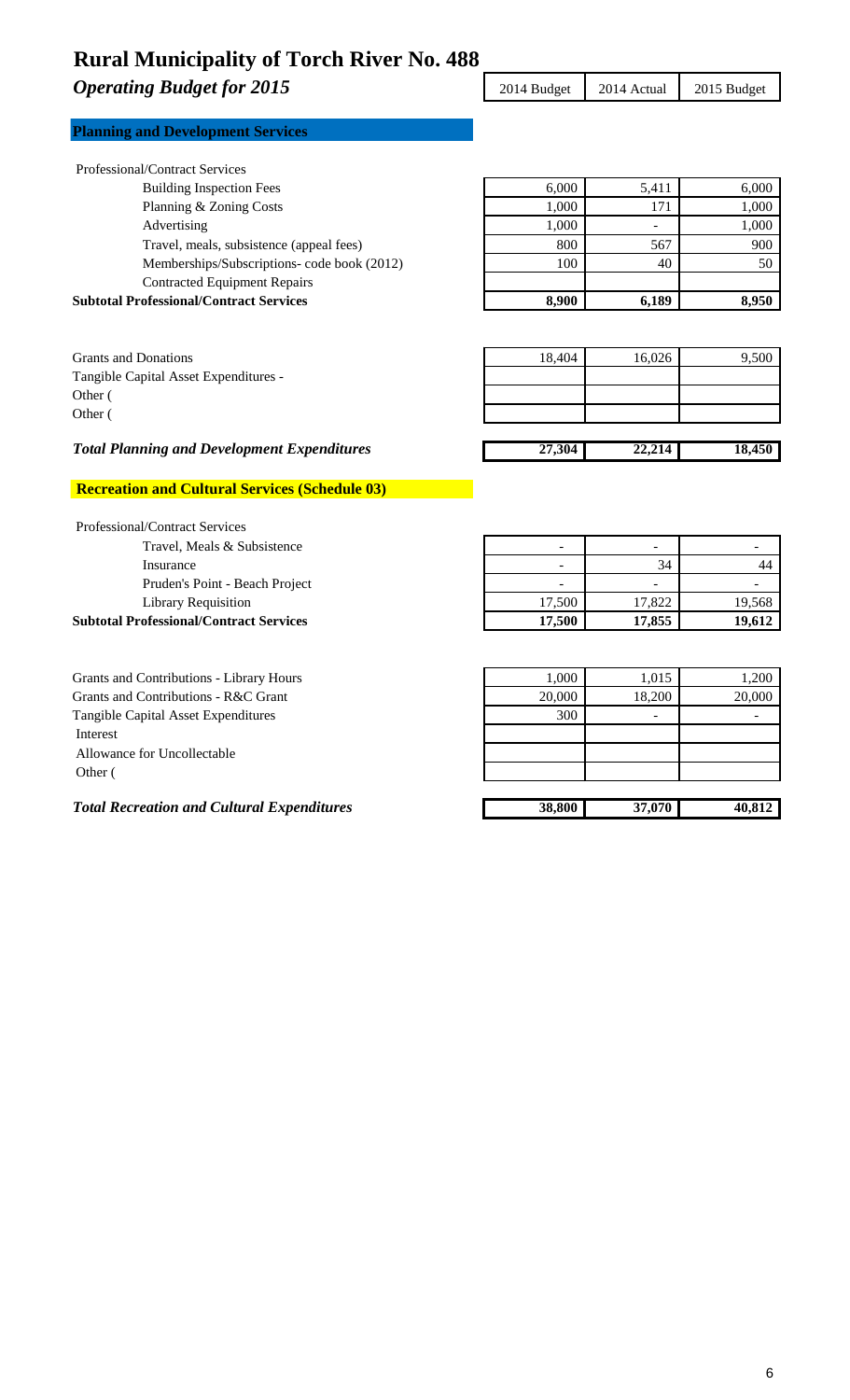### **Operating Budget for 2015** 2015 2014 Budget 2014 Actual 2015 Budget

| Utilities - water & sewer                                          |           |           |                          |
|--------------------------------------------------------------------|-----------|-----------|--------------------------|
| Wages & Benefits                                                   |           |           |                          |
| <b>Municipal Force Wages</b>                                       | 3,700     | 3,808     | 4,472                    |
| Municipal Force Benefits                                           |           |           |                          |
| <b>Subtotal Wages and Benefits</b>                                 | 3,700     | 3,808     | 4,472                    |
| Professional/Contract Services                                     |           |           |                          |
| Travel, Meals, Subsistence                                         |           |           |                          |
| Insurance                                                          |           |           |                          |
| Contracted Repairs (Building, Equipment)                           |           |           |                          |
| <b>Laboratory Testing</b>                                          | 870       | 783       | 850                      |
| Other (Specify)                                                    |           |           |                          |
| <b>Subtotal Professional/Contract Services</b>                     | 870       | 783       | 850                      |
| <b>Utilities</b>                                                   |           |           |                          |
| Heat                                                               | 800       | 476       | 600                      |
| Power                                                              | 5,300     | 4,903     | 5,100                    |
| Telephone                                                          |           |           | $\overline{\phantom{a}}$ |
| <b>Subtotal Utilities</b>                                          | 6,100     | 5,379     | 5,700                    |
|                                                                    |           |           |                          |
| <b>Maintenance, Materials and Supplies</b>                         |           |           |                          |
| <b>Stationary and Postage</b>                                      | 650       | 663       | 675                      |
| Building Maintenance Materials & Supplies                          | 6,000     | 8,251     | 12,000                   |
| Shop Supplies and Small Tools                                      |           |           |                          |
| Chemicals                                                          | 1,500     | 1,290     | 2,000                    |
| Gravel/Sand<br><b>Subtotal Maintenance, Materials and Supplies</b> | 8,150     | 10,204    | 14,675                   |
|                                                                    |           |           |                          |
| <b>Grants and Contributions</b>                                    |           |           |                          |
| Tangible Capital Asset Expenditures                                |           |           |                          |
| Interest                                                           |           |           |                          |
| Allowance for Uncollectable                                        |           |           |                          |
| Other (Specify)                                                    |           |           |                          |
| <b>Total Utilities Expenditures</b>                                | 18,820    | 20,173    | 25,697                   |
| <b>Reserves</b>                                                    |           |           |                          |
| <b>Transfer to Reserves</b>                                        | 48,000    | 75,929    | 48,000                   |
|                                                                    |           |           |                          |
| <b>Total Transfers to Reserves</b>                                 | 48,000    | 75,929    | 48,000                   |
|                                                                    |           |           |                          |
| <b>TOTAL OPERATING EXPENDITURES</b>                                | 3,698,291 | 3,075,714 | 3,524,090                |
| <b>CHANGE IN NET-FINANCIAL ASSETS</b>                              | (3,854)   | 291,992   | (1,800)                  |
| (Revenues Minus Expenditures)                                      |           |           |                          |
| <b>Operating Surplus/Appropriated Fund Usage</b>                   |           |           |                          |
| <b>Operating Fund Usage</b>                                        | (3,854)   | 291,992   | (1,800)                  |
|                                                                    |           |           |                          |
|                                                                    |           |           |                          |
| <b>Appropriated Fund Usage</b>                                     |           |           |                          |
| <b>TOTAL CASH SURPLUS/(DEFICIT)</b>                                | (3,854)   | 291,992   | (1,800)                  |